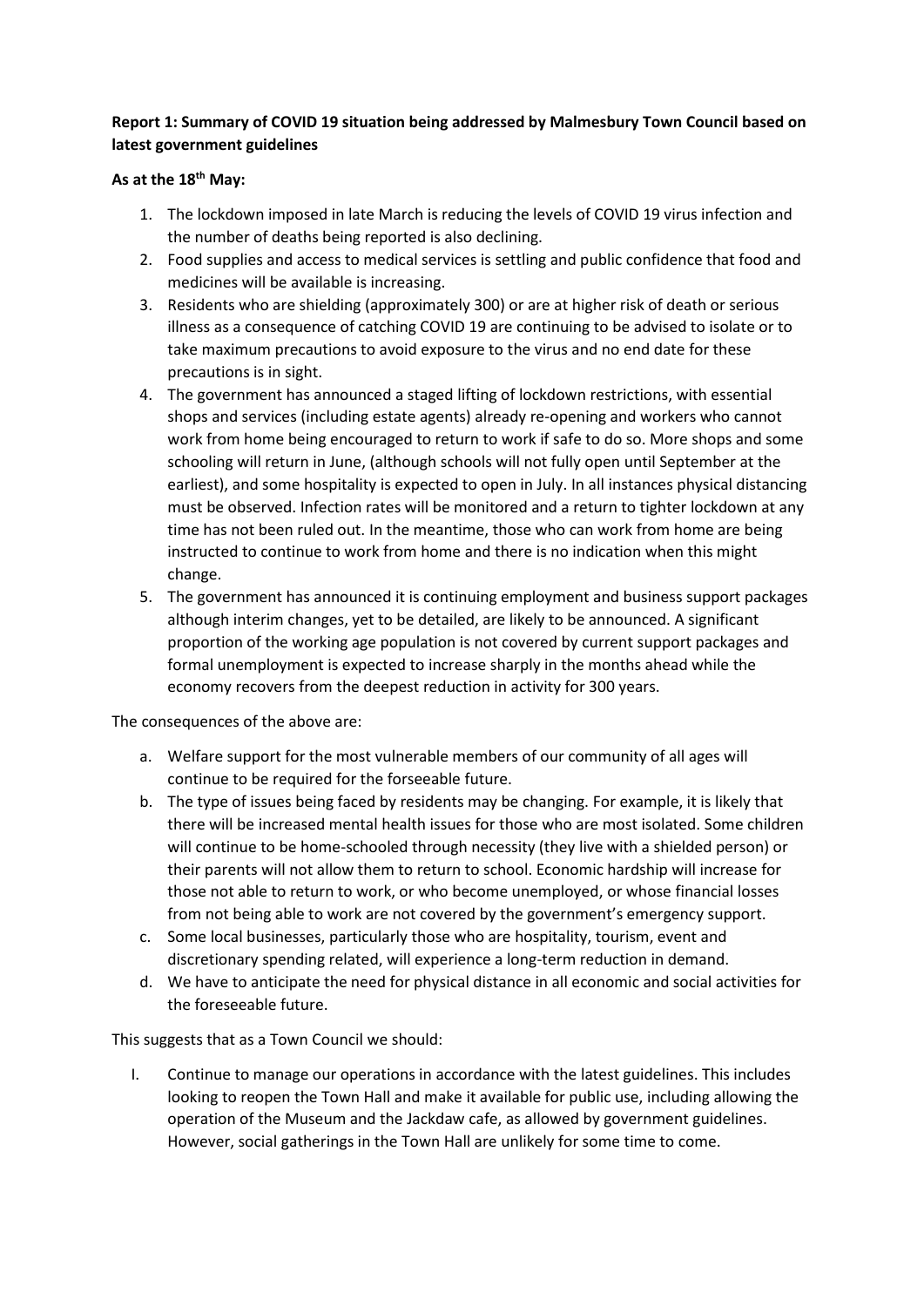- II. Continue or grounds operations and, unless otherwise required and deemed essential and safe, office based staff should continue to work from home where possible.
- III. Be prepared and commit to continue the Malmesbury Town Council and Heals Partnership (with sensible adaptation and service adjustment) for at least the period July to September.
- IV. Work actively in partnership with the Town Team to support the business community and the safe return of business operations. The immediate priority is to enable the safe and effective re-opening of retail and hospitality businesses, which will require the support of Wiltshire Council to temporarily widen some pavements and restart parking controls.
- V. Continue to identify grant and other opportunities to offset the damage to MTC finances as a consequence of COVID 19 and its impact and to enable funding of essential community support while the situation continues.

**The details of the steps it is proposed Malmesbury Town Council should take are detailed in the Reports 2 to 6.**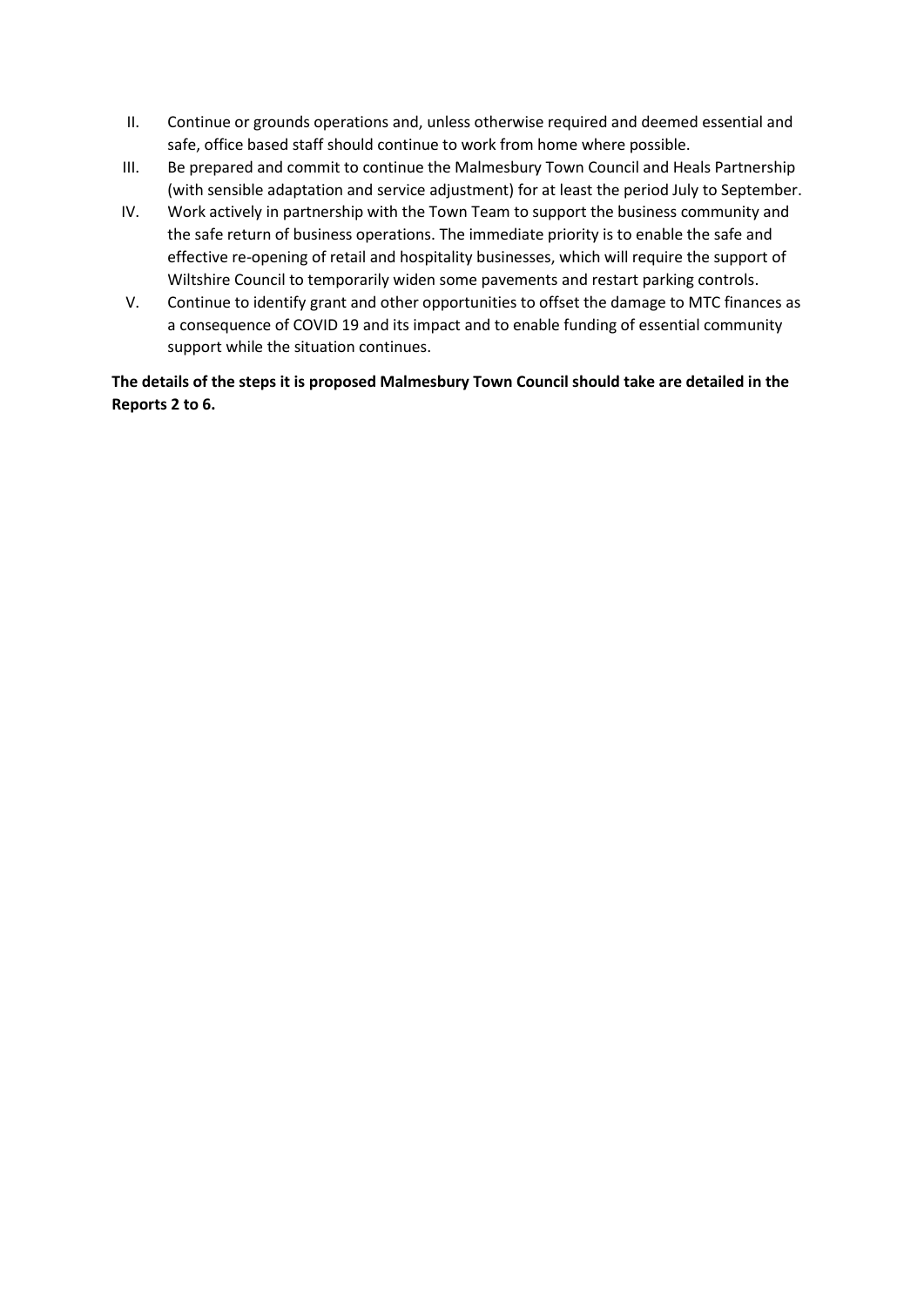## **Report 2: Malmesbury Town Council and Heals Partnership (community welfare).**

This report follows the decision taken by Malmesbury Town Council to create the Malmesbury Town Council and Heals Partnership at Full Council on the 24th March 2020 and the update given to Council at its meeting on 24<sup>th</sup> April.

The Partnership continues to operate in accordance with the resolution passed by Council on the  $24<sup>th</sup>$  March, with amendments agreed on  $24<sup>th</sup>$  April.

### **1. The key developments to note are:**

- 1. The Supervision Team is meeting three times a week (Monday, Wednesday and Friday).
- 2. Direct support of the Partnership (in the form of donated staff time and services) are being gratefully received from the Co-Op, Virtual Business Services, Mindvision and Malmesbury Marketing, Waitrose, Calcot Manor, The Red Bull, Atema IT and others
- 3. The weekly reports issued to volunteers and copied to councillors summarises key activities.
- 4. The Partnership continues to link to good effect with Community Groups, local retailers and pharmacies, local schools, other COVID 19 support providers, Wiltshire Council, and Malmesbury Town Team.
- 5. Heals has launched a Hardship Fund appeal, supported by Malmesbury Town Council and mayors past and present. Donations have reached £15,000 and requests for support are being dealt with. Additional donations are being strongly encouraged.
- 6. The Ready Meals service for over 100 residents living in and around Malmesbury is continuing. This is supported currently by Calcot Manor and The Red Bull. Funding to continue this service is required and will be met from the Heals Hardship Fund. The current specific needs – and the likely medium term needs - of current recipients are being identified so that a future plan for the service can be developed.
- 7. The Partnership's shopping solutions are providing increased confidence to residents although take up is relatively low. It is likely demand will increase as we move into longer term isolation situations for some residents.
- 8. Effort is being put into building increased friendship calling, identifying the other needs of residents receiving ready meals, and IT support, where the supply of equipment and or connectivity would be of direct benefit.
- 9. The new Malmesbury Town Council website is continuing to be developed. Staff have now been trained in its use but we still have support available from Mindvision on a pro bono basis. Lesley Wood of Malmesbury Marketing is continuing to support our social media activity, also on a pro-bono basis, and the processes for web-site listing and social media posting have been improved.
- 10. Grant applications for additional funding support have been agreed by SSE (£3,000) and Wiltshire Communities Fund (£3,750). Identifying and applying for additional funds is continuing. We have also sign-posted some community groups to possible grant opportunities (notably those who run for community halls).
- 11. St Paul Malmesbury Without have made an interim contribution of £500 to Heals in support of the extra work Heals is undertaking in the Parish as a consequence of the emergency. They have no set date for a further review.
- 12. The Secretary of State for Housing, Communities and Local Government has written 'all who serve on Parish and Town Councils' promising a share of the £3.2bn of additional funding for councils will be allocated to lower tier councils.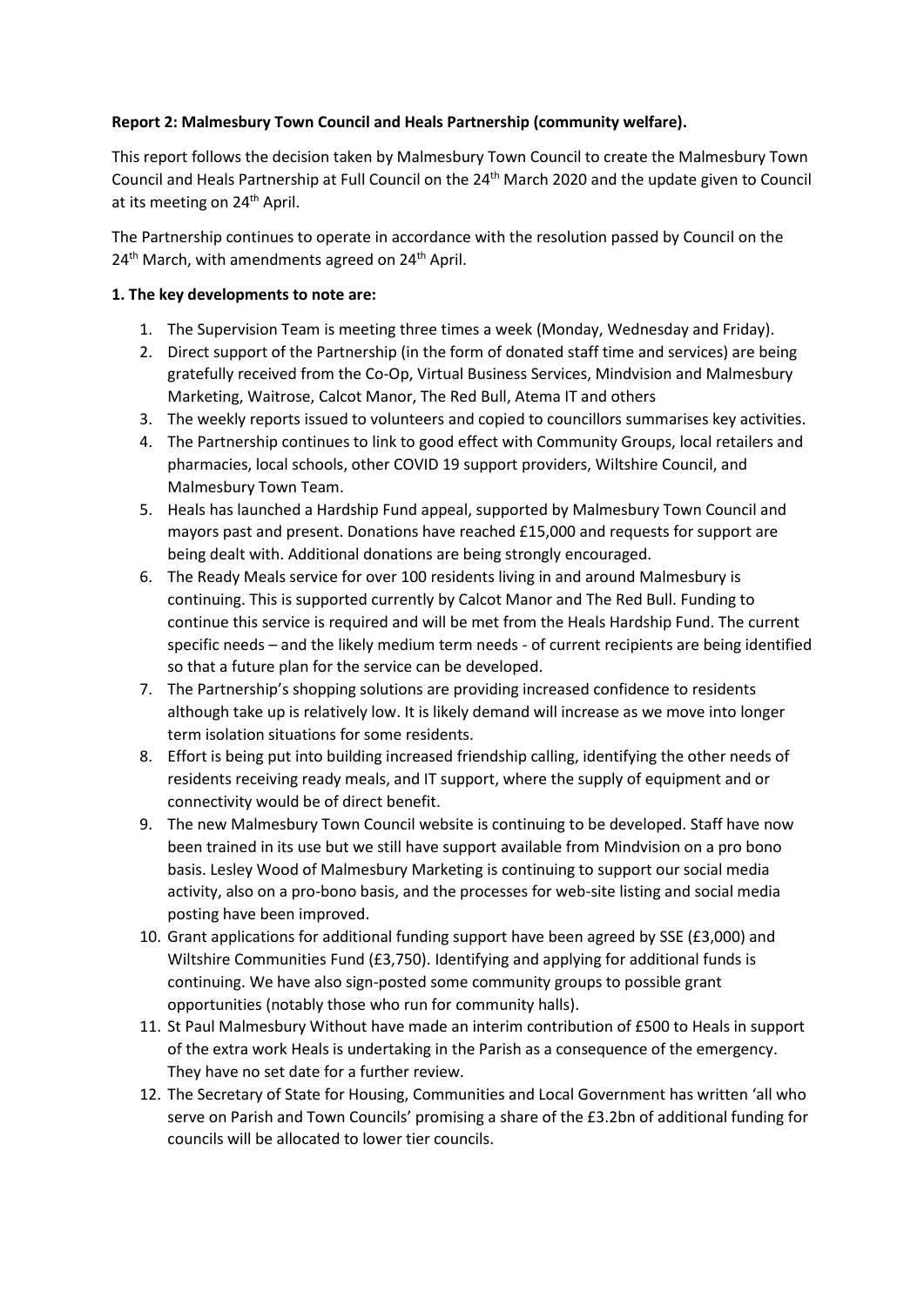13. The continuing commitment and effort of our Town Clerk and our staff team towards progressing the work of the Partnership while also continuing MTC operations deserves to be noted.

## **2. Proposal**

- 1. To note and accept the above report, and specifically:
- 2. To agree to extend the Partnership to  $30<sup>th</sup>$  September, subject to sensible adaptation and service adjustment.
- 3. To consider the provision of additional funding to Heals in the period July to September at our next meeting based on a report and request from Heals to be received.
- 4. To encourage Wiltshire Council to release the funding share it has received for lower tier councils to its lower tier councils.
- 5. To note the grants received by Malmesbury Town Council and to agree to apply for other grants Malmesbury Town Council may be eligible to receive.
- 6. To agree to continue to circulate the volunteer reports and offer additional briefing meetings with councillors as appropriate
- 7. To note the interim contribution made by St Pauls Without Parish to Heals as a consequence of the work Heals is doing in conjunction with Partnership activity in the Parish, and to encourage StPW and other parishes receiving support as a consequence of Partnership and specifically Heals activities to make appropriate contributions to Heals.

## **3. Financial Implications of these Proposals**

Proposal 3 could lead to a further payment to Heals to cover additional costs in the period July to September 2020.

The cost of the support by Malmesbury Town Council to Heals and the additional costs (or revenue shortfall) caused by the COVID emergency will continue to be offset, as far as possible, by applying for and receiving grants, and seeking the allocation of additional emergency funding from government as indicated by the Secretary of State.

Campbell Ritchie

Mayor Malmesbury Town Council 18th May 2020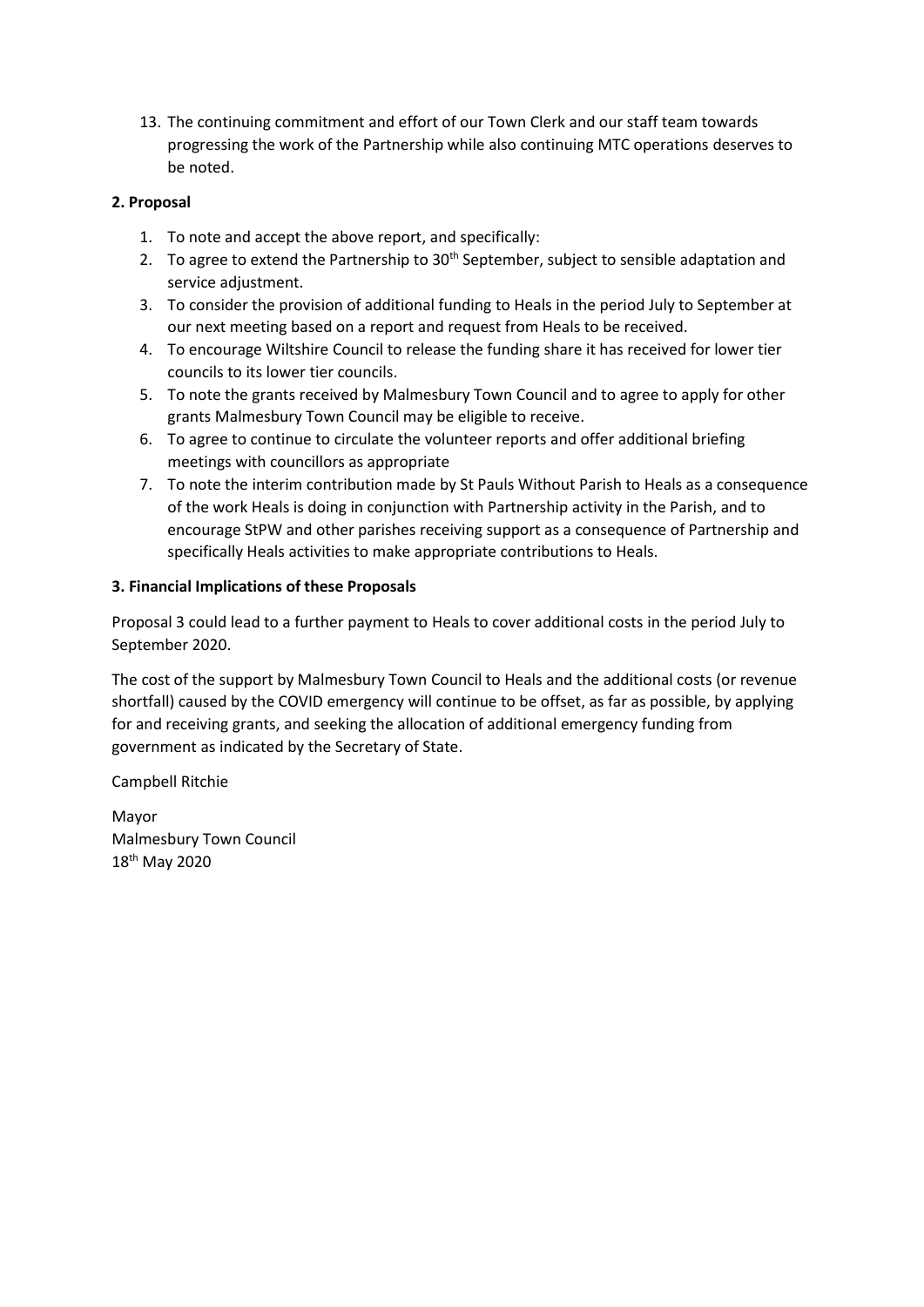### **Report 3: Supporting the work of Malmesbury Town Team.**

Malmesbury Town Council partners with Malmesbury Town Team to support the promotion of Malmesbury as a place to visit and the economic well-being of our High Street and local businesses.

Malmesbury Town Team is continuing to undertake range of activities to support local businesses and business people during the COVID 19 situation.

These include:

- 1. Weekly video calls with local business leaders
- 2. Regular newsletters and updates (6 to date)
- 3. Topical and relevant 'how to' guides for businesses
- 4. Complementary population of the MTC and Discover Malmesbury websites with relevant information for businesses
- 5. Specialist virtual training sessions
- 6. Free one to one coaching and advice to businesses by Town Team specialists
- 7. Investigation of and support for the introduction of an online shopping tool for local businesses seeking to add online shopping capability – Shopappy. Malmesbury Town Council has expressed an interest and is investigating membership (no cost) for the TIC.

In addition, a Task Force consisting of members of Malmesbury Town Team, the Malmesbury Town Council and Wiltshire Councillor representatives on the Town Team and representatives of the local business community are working to ensure the effective implementation in Malmesbury of the governments phased lifting of lock-down restrictions.

This will require an increase in some pavement widths, major changes to parking arrangements and significant additional signage.

A self-explanatory report submitted to Wiltshire Council on the 18<sup>th</sup> May following a presentation to the Area Board on the 17<sup>th</sup> May is attached together with responses so far received from Wiltshire Council. These proposals were endorsed at a virtual briefing of local businesses, also on the  $17<sup>th</sup>$ May.

The changes proposed have an estimated cost of £10,000 plus VAT. It is not clear yet what requirements Wiltshire Council will impose, what equipment and signage support might be available from Wiltshire or what funding will be available based on latest government announcements. However, Wiltshire Council have indicated that some if not all funding may be available and the project is supported by the Area Board.

It is noted that the formal traffic orders required to implement the proposed changes will require a minimum of seven days notice. To meet the governments next announced lifting of lock down restrictions on the 1<sup>st</sup> June, this means notices would have to be issued no later than this Thursday 23rd May.

### **Proposal**

- a. To note and recognise the work of the Town Team to provide support to local businesses during the current COVID 19 situation.
- b. To continue to support Malmesbury Town Council becoming a member of the Shopappy application if this scheme is being adopted by businesses in Malmesbury.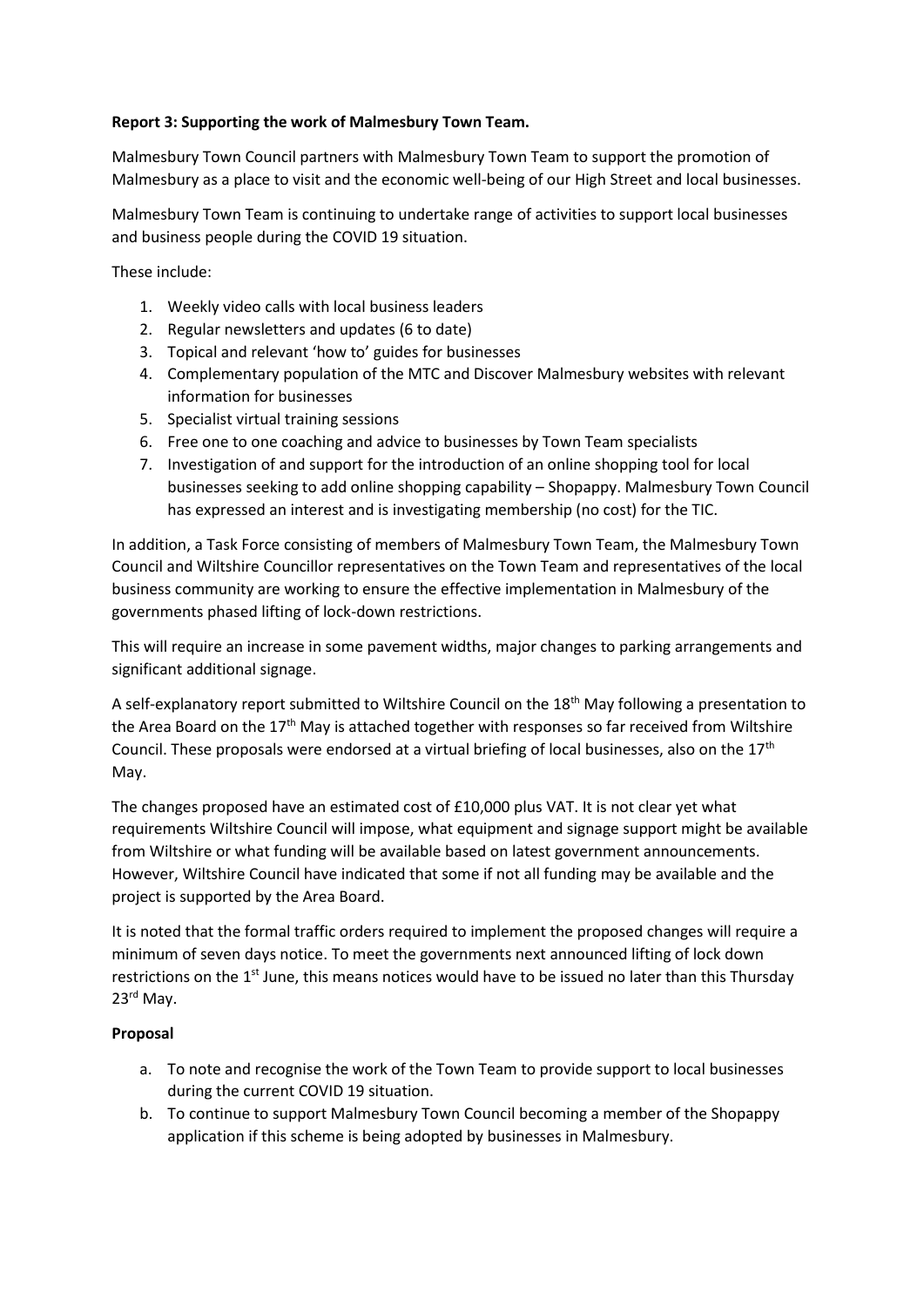- c. To note and support the proposals made by the Task Force to enable the safe and welcoming lifting of lock down restrictions on retailers, hospitality businesses and business in general in Malmesbury.
- d. To mandate to the Mayor and the Chair and Vice Chair of P&R, supported by the Town Clerk,
	- I. The role of assessing, on behalf of Malmesbury Town Council, the responses received from Wiltshire Council and the actions of Wiltshire Council in this matter,
	- II. To mandate the Mayor and Cllr Grant, supported by Cllr Smith to work with Town Team and members of the local business community in the Task Force.
	- III. The ability to agree funding for this project by Malmesbury Town Council up to a maximum of £10,000 plus VAT, subject to Wiltshire Council agreeing to process the necessary traffic orders (the detail of which Wiltshire Council have to expertly assess and finalise), and progress parking controls, MTC seeking to secure funding and/ or appropriate equipment from Wiltshire Council, and to MTC taking steps, if possible, to recovering any funding reasonably required not incurred by Wiltshire Council from any other obvious grant opportunities.

## **Financial Implications**

- I. Shopappy is offering a special sign up arrangement during the COVID 19 situation so that the only fees are standard credit card transaction charges.
- II. In the event Wiltshire Council progresses the necessary traffic orders and is willing to support the reintroduction of parking controls but provides no or only partial funding for this project there may be a maximum financial spend by Malmesbury Town Council, to be taken from reserves, of £10,000, subject to any offset available through other grant funding.

Campbell Ritchie

Deputy Mayor Malmesbury Town Council

20th April 2020